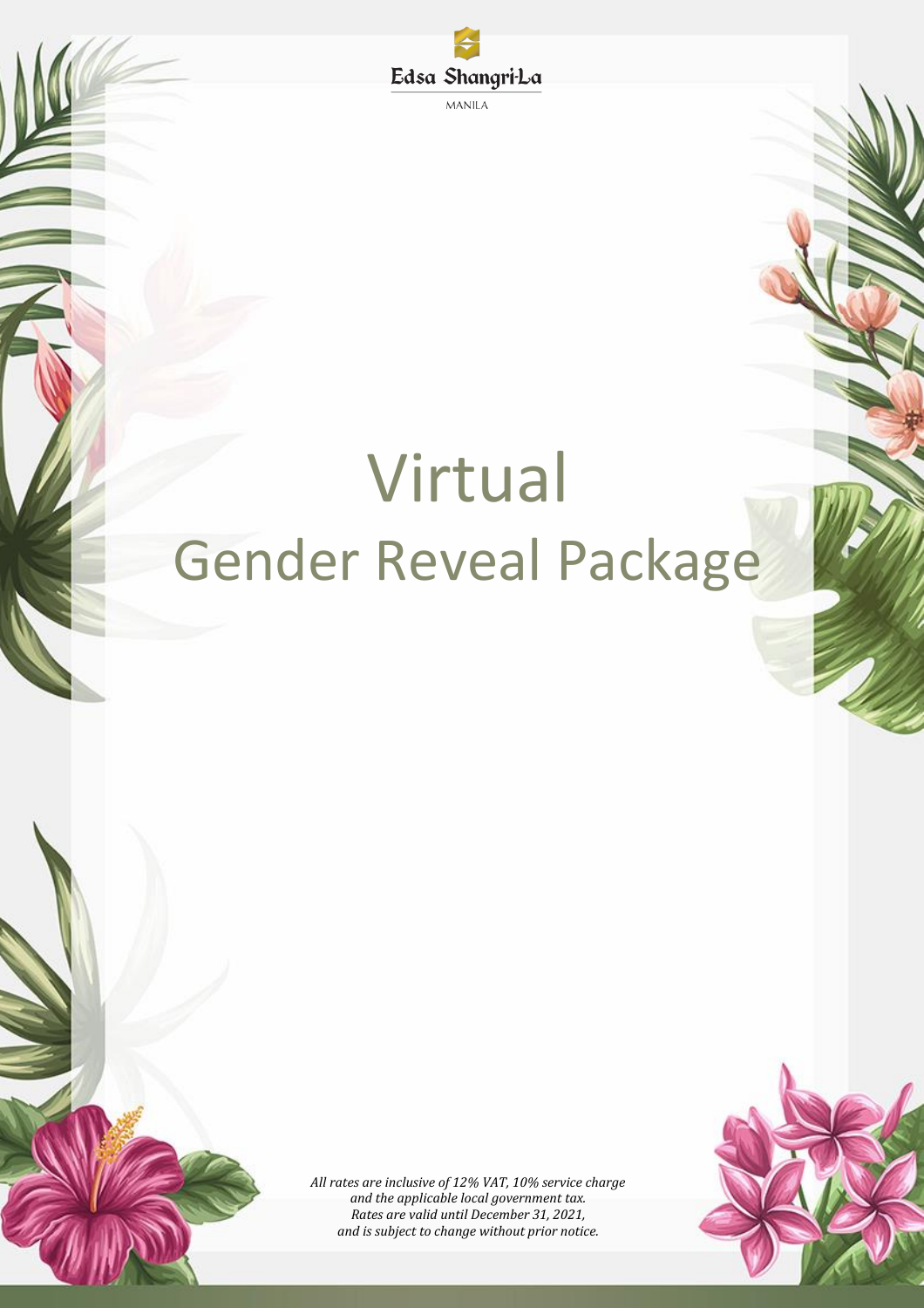

# Virtual Gender Reveal Package

Gourmet party trays good for 10 persons *(Selection of 3 salads, 3 main courses or pasta, 2 side accompaniments & 3 desserts)*

Two-layered gender reveal cake in fondant icing (edible base layer)

Ten gender reveal cupcakes with personalized notecards *Door-to-door delivery to virtual guests \*within Metro Manila only*

One-hour virtual program hosting & coordination

- \* Exclusive Zoom invite link with host admin
- \* Three customized, age-appropriate games
	- \* Two customized activities
- \* Decorate-your-own gender reveal virtual banner
- \* Post event access to Zoom link recording & photos

*\*For an ultimate online experience, a maximum of 15 screens is recommended*

**First 10 guests In excess of 10 guests** PHP 49,500 net PHP 2,220 net / person

#### **Optional Add-ons:**

Personalize your own chocolate bars as giveaways for your loved ones. Rate starts at PHP 350 net per bar (minimum order of 10 orders)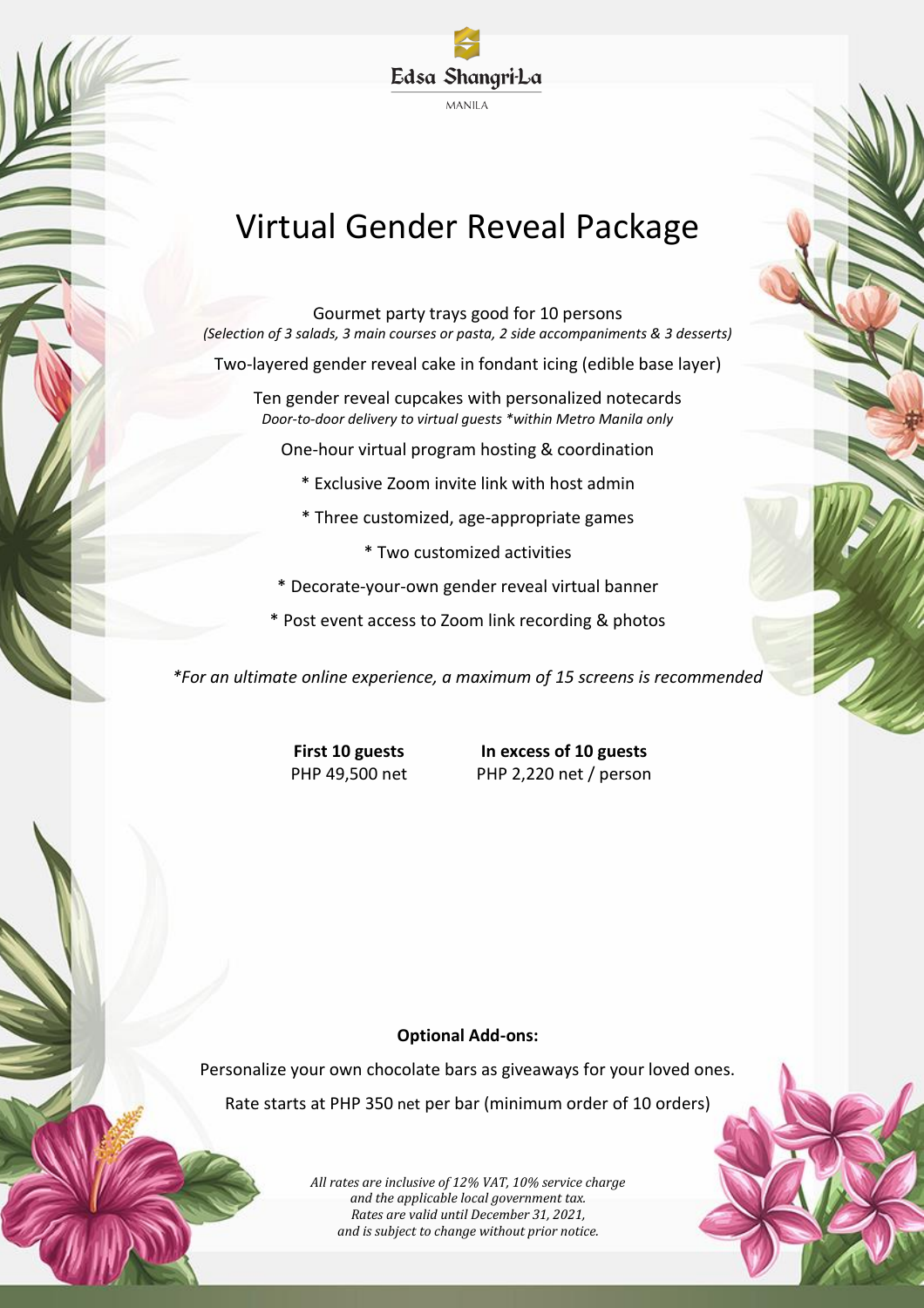### **GOURMET PARTY TRAY MENU SELECTIONS**

#### **SALADS (CHOOSE 3)**

Fresh mozzarella and cherry tomatoes with basil pesto Air dried beef, salami, and prosciutto ham with condiments Smoked salmon platter with lemon, capers and shallots Greek salad, cucumber, feta cheese, tomato and olives Potato salad with mustard and gherkins Whole grain pasta salad with cherry tomatoes and pesto Crisp romaine, vine ripe tomato, cucumber, onions and fresh mozzarella Mixed greens salad, smoked almonds, blue cheese, red wine vinaigrette Caesar salad with herbed croutons, bacon and parmesan cheese Tuna salad nicosia with balsamic vinegar and olive oil Grilled vegetables with pesto vinaigrette Pumpkin & apple salad, arugula, toasted walnuts, goat cheese, raspberry vinaigrette

Chicken and green papaya salad, sweet chili dressing Watermelon salad, with cucumber, sliced onions, basil and mint leaves Shrimps, cucumber and mango Salad with miso dressing Cold shrimp and soba noodle salad with sesame dressing Chicken and green papaya with chili and lime Green mango with bagoong salad Kang kong and alugbati with steamed okra Lumpiang ubod

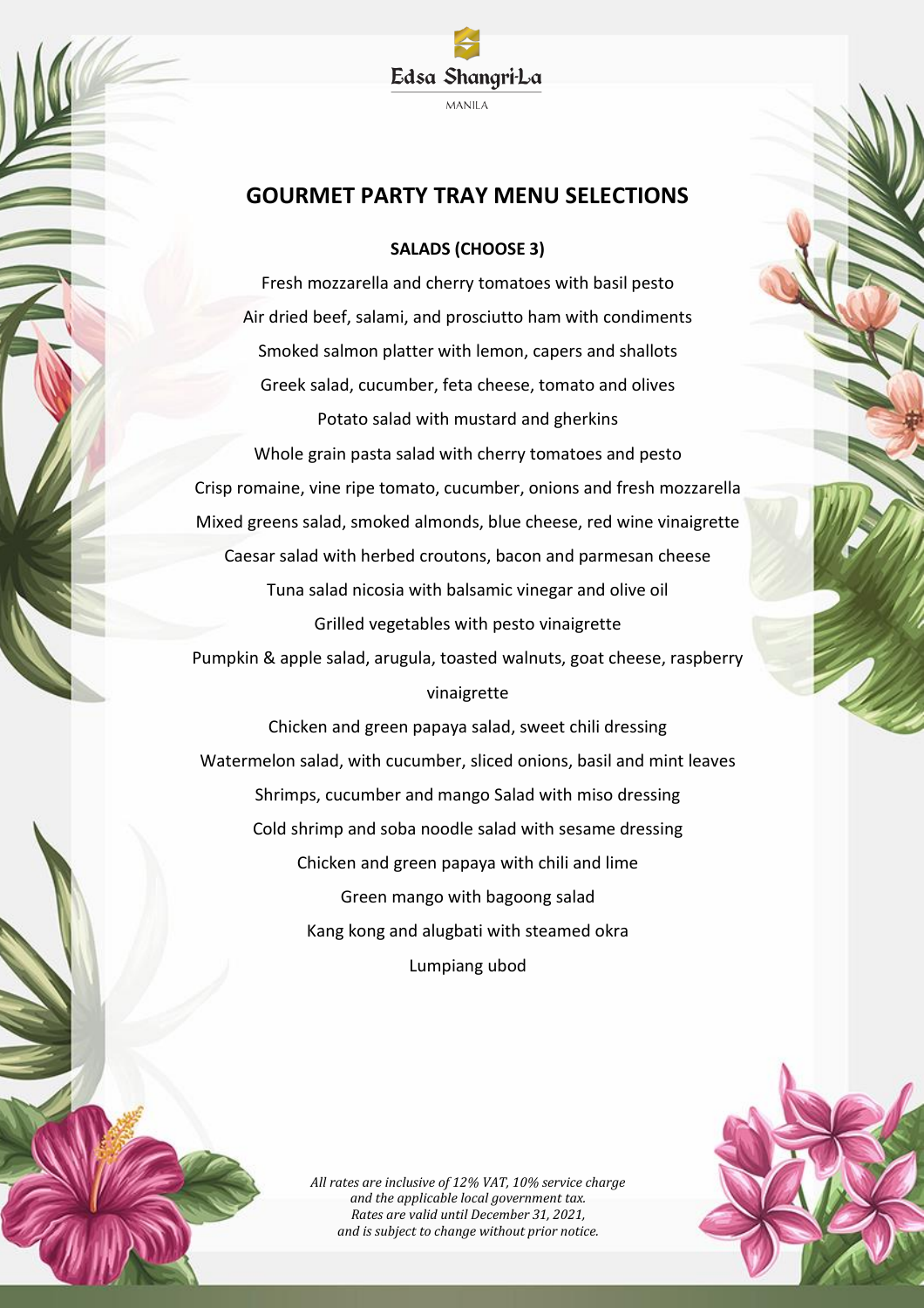## Edsa Shangri-La

**MANILA** 

#### **MAIN COURSES (CHOOSE 3)**

Braised beef with shallots in red wine glaze Baked red snapper in tomato-saffron broth Cabernet sauvignon braised short ribs Traditional Hungarian goulash Grilled chicken with wild mushroom cream sauce Beef cheeks with mushrooms and braised cabbage Baked eggplant parmigiana Baked lasagna bolognese with mozzarella Pan seared cod fish with potato dumplings Pork baby back ribs with gochujang glaze and pommery gravy Lamb stew with potato and chickpeas Roasted lemon herb chicken with polenta Leg of lamb with rosemary jus and roasted potatoes Traditional shepherd's pie Lamb shank with gremolada sauce and saffron pilaf rice Baked penne pasta carbonara with cream and parmesan Broiled salmon with braised fennel and citrus flavour Bean stew and chickpeas with fresh coriander Beef tenderloin with lyonnaise potatoes Seafood casserole in a cream white wine sauce Vegetable lasagna with pesto Tenderloin steaks with kimchi butter and marble potatoes Black pepper beef with kailan Barbecue pork ribs Asian style with steamed and mantao buns Pad Thai noodles with chicken and prawns Dubu-jorim spicy braised tofu Beef salpicao Lengua con setas